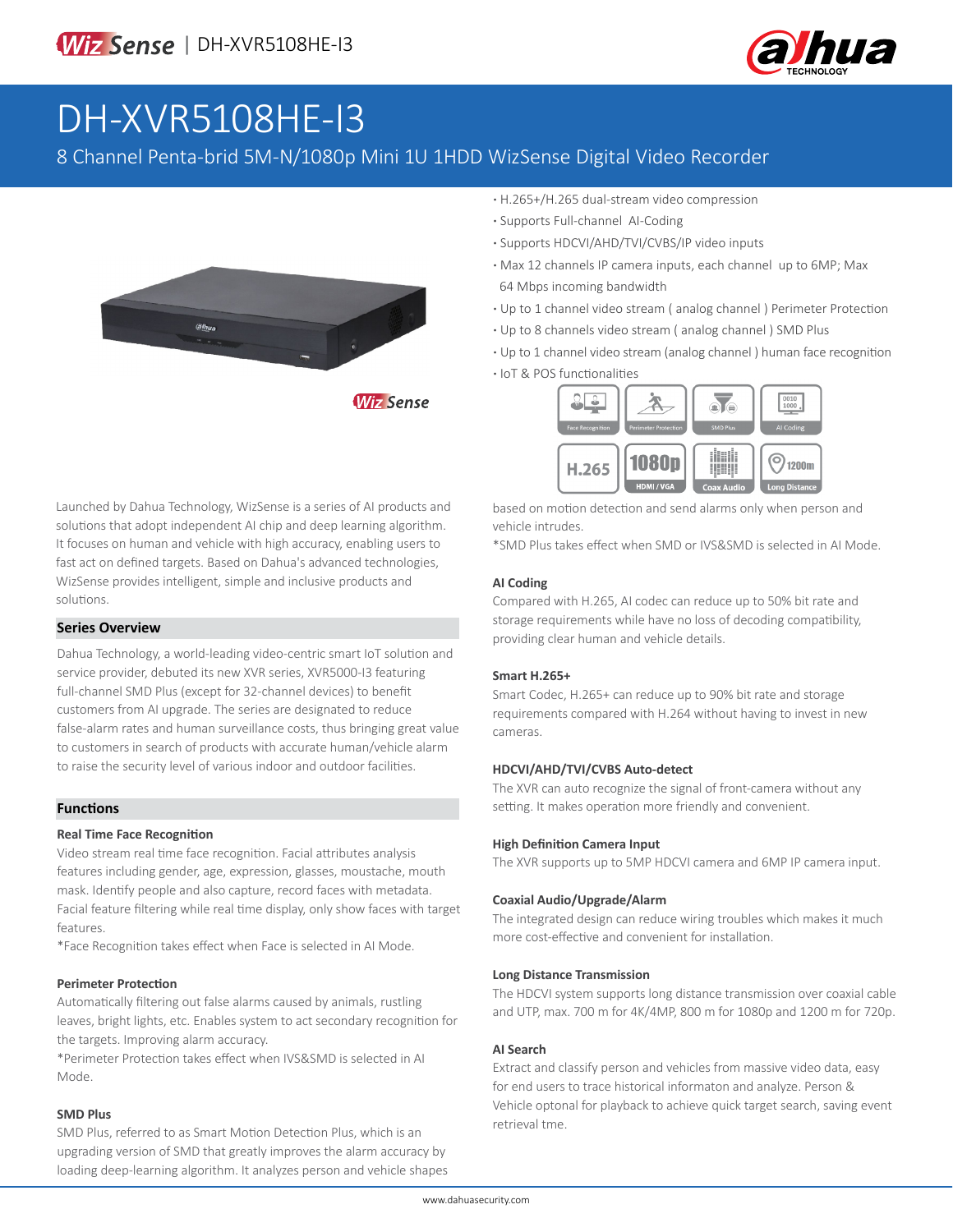## Wiz Sense | DH-XVR5108HE-13

#### **Technical Specification** System Main Processor Embedded processor Operating System Embedded linux Perimeter Protection Performance 1 channel, 10 IVS for each channel Object classification Human/Vehicle secondary recognition for tripwire and intrusion AI Search Search by target classification (Human, Vehicle) Face Recognition Performance Max 8 face pictures/sec processing 1 channel video stream face recognition, only support analog camera Stranger Mode Detect strangers' faces (not in device's face database). Similarity threshold can be set manually AI Search Up to 8 target face images search at same time, similarity threshold can be set for each target face image Database Management Up to 10 face databases with 10,000 face images in total. Name, gender, birthday, address, certificate type, cerificate No., countries&regions and state can be added to each face picture Database Application Each database can be applied to video channels independently Trigger Events<br>Alarm Out, PT7 Astivation ate Alarm Out, PTZ Activation, etc. SMD Plus Performance 8 channels AI Search Search by target classification (Human, Vehicle) Video and Audio Analog Camera Input 8 channels, BNC HDCVI Camera Input 5MP, 4MP, 1080p@ 25/30 fps, 720p@ 50/60 fps, 720p@ 25/30 fps AHD Camera Input 5MP, 4MP, 1080p@ 25/30 fps, 720p@ 25/30 fps TVI Camera Input 5MP, 4MP, 1080p@ 25/30 fps, 720p@ 25/30 fps CVBS Camera Input PAL/NTSC IP Camera Input 8+4 channels, each channel up to 6MP Audio In/Out 8/1, RCA Two-way Talk Reuse audio in/out, RCA Recording Compression AI Coding/H.265+/H.265/H.264+/H.264 Resolution 5M-N; 4M-N; 1080p; 1080N; 720p; 960H; D1; CIF Record Rate Main stream: All channel 5M-N (1 fps–10 fps); 4M-N/1080p (1 fps–15 fps); 1080N/720p/960H/ D1/CIF (1 fps–25/30 fps) Sub stream: D1/CIF (1 fps–15 fps) Bit Rate 32 kbps–6144 kbps per channel Record Mode Manual; Schedule (General, Continuous); MD (Video detection: Motion Detection, Video Loss, Tampering); Alarm; Stop Record Interval 1 min– 60 min (default: 60 min), Pre-record: 1 s–30 s,

Post-record: 10 s–300 s

í

| Audio Compression                  | G.711A; G.711U; PCM                                                                                                                                                                                      |  |  |  |
|------------------------------------|----------------------------------------------------------------------------------------------------------------------------------------------------------------------------------------------------------|--|--|--|
| Audio Sample Rate                  | 8 KHz, 16 bit per channel                                                                                                                                                                                |  |  |  |
| Audio Bit Rate                     | 64 kbps per channel                                                                                                                                                                                      |  |  |  |
| Display                            |                                                                                                                                                                                                          |  |  |  |
| Interface                          | 1 HDMI; 1 VGA                                                                                                                                                                                            |  |  |  |
| Resolution                         | 1920 × 1080; 1280 × 1024; 1280 × 720                                                                                                                                                                     |  |  |  |
| Multi-screen Display               | When IP extension mode not enabled: 1/4/8/9<br>When IP extension mode enabled: 1/4/8/9/16                                                                                                                |  |  |  |
| <b>OSD</b>                         | Camera title; Time; Video loss; Camera lock; Motion<br>detection; Recording                                                                                                                              |  |  |  |
| Network                            |                                                                                                                                                                                                          |  |  |  |
| Interface                          | 1 RJ-45 Port (100 MB)                                                                                                                                                                                    |  |  |  |
| Network Function                   | HTTP; HTTPS; TCP/IP; IPv4/IPv6; Wi-Fi; 3G/4G; SNMP;<br>UPnP; RTSP; UDP; SMTP; NTP; DHCP; DNS; IP Filter;<br>PPPoE; DDNS; FTP; Alarm Server; P2P; IP Search<br>(Supports Dahua IP camera, DVR, NVS, etc.) |  |  |  |
| Max. User Access                   | 128 users                                                                                                                                                                                                |  |  |  |
| Smart Phone                        | iPhone; iPad; Android                                                                                                                                                                                    |  |  |  |
| Interoperability                   | ONVIF 16.12, CGI Conformant                                                                                                                                                                              |  |  |  |
| Video Detection and Alarm          |                                                                                                                                                                                                          |  |  |  |
| <b>Trigger Events</b>              | Recording, PTZ, Tour, Video Push, Email, FTP, Snapshot,<br>Buzzer and Screen Tips                                                                                                                        |  |  |  |
| Video Detection                    | Motion Detection, MD Zones: 396 (22 × 18), Video Loss,<br>Tampering and Diagnosis                                                                                                                        |  |  |  |
| Alarm input                        | 8                                                                                                                                                                                                        |  |  |  |
| Relay Output                       | 3                                                                                                                                                                                                        |  |  |  |
| Playback and Backup                |                                                                                                                                                                                                          |  |  |  |
| Playback                           | 1/4/9<br>It changes to 1/4 split when Face or IVS&SMD is selected<br>in AI Mode.                                                                                                                         |  |  |  |
| Search Mode                        | Time/Date, Alarm, MD and Exact Search (accurate to<br>second)                                                                                                                                            |  |  |  |
| Playback Function                  | Play; Pause; Stop; Rewind; Fast play; Slow Play; Next<br>File; Previous File; Next Camera; Previous Camera; Full<br>Screen; Repeat; Shuffle; Backup Selection; Digital Zoom                              |  |  |  |
| Backup Mode                        | <b>USB Device/Network</b>                                                                                                                                                                                |  |  |  |
| Storage                            |                                                                                                                                                                                                          |  |  |  |
| Internal HDD                       | 1 SATA port, up to 10 TB capacity                                                                                                                                                                        |  |  |  |
| eSATA                              | N/A                                                                                                                                                                                                      |  |  |  |
| Auxiliary Interface                |                                                                                                                                                                                                          |  |  |  |
| <b>USB</b>                         | 2 USB ports (USB 2.0)                                                                                                                                                                                    |  |  |  |
| <b>RS485</b>                       | 1 port, for PTZ control                                                                                                                                                                                  |  |  |  |
| <b>RS232</b>                       | N/A                                                                                                                                                                                                      |  |  |  |
| Electrical                         |                                                                                                                                                                                                          |  |  |  |
| Power Supply                       | DC 12V/2A                                                                                                                                                                                                |  |  |  |
| Power Consumption<br>(Without HDD) | $<$ 7 W                                                                                                                                                                                                  |  |  |  |